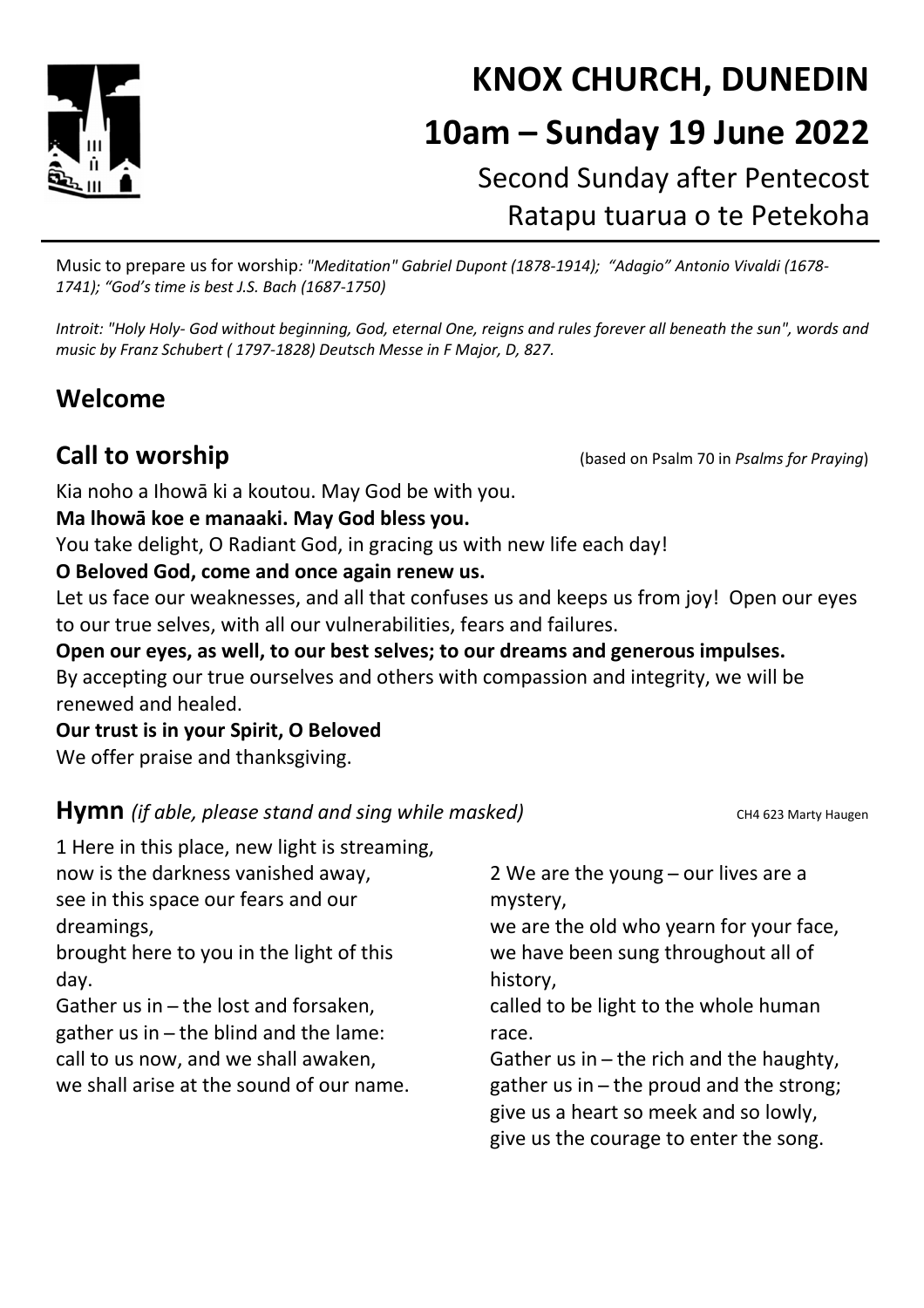| daughters,                               | now is the King   |
|------------------------------------------|-------------------|
| call us anew to be salt for the earth.   | Gather us in ar   |
| Give us to drink the wine of compassion, | gather us in an   |
| give us to eat the bread that is you;    | gather us in $-$  |
| nourish us well, and teach us to fashion | fire of love in c |
| lives that are holy and hearts that are  |                   |
| $trin \cap$                              |                   |

4 Not in the dark of buildings confining, not in some heaven, light years away, but here in this place, the new light is shining,

gdom, now is the day. nd hold us forever, d make us your own; all peoples together, our flesh and our bone.

## Prayer and assurance of forgiveness

3 Here we will take the wine and the

here we will take the bread of new birth, here you shall call your sons and your

water,

true.

daughters,

E te whānau a te Karaiti, family of Christ, we are forgiven. Thanks be to God.

## Passing the peace

Kia tau te rangimārie o te Karaiti ki runga i a koutou. May the peace of Christ be with you always. And also with you.

Please stand and make a gesture of peace towards people around you.

Anthem "Sanctus" Contraction Contraction of the Mathematic Second Lines (Building Seconds Karl Jenkins (b 1944)

**Children** Red: A Crayon's Story by Michael Hall (used with permission of the author and illustrator)

First reading: Psalm 7 (paraphrase by Nicky Temple, Lectio Divina)

Hear what the Spirit is saying to the Church. Thanks be to God.

## Second reading: Luke 8:26-39

This is the Gospel of Jesus Christ. Praise to Christ the Word.

## Reflections "Finding Wholeness"

Hymn (If able, please stand and sing while masked) music: C Parry lyrics: J.G Whittier CH4 485

1 Dear Mother-Father of us all, forgive our foolish ways; re-clothe us in our rightful mind, in purer lives Thy service find, in deeper reverence, praise.

2 O Sabbath rest by Galilee! O calm of hills above! where Jesus knelt to share with Thee, the silence of eternity, interpreted by love.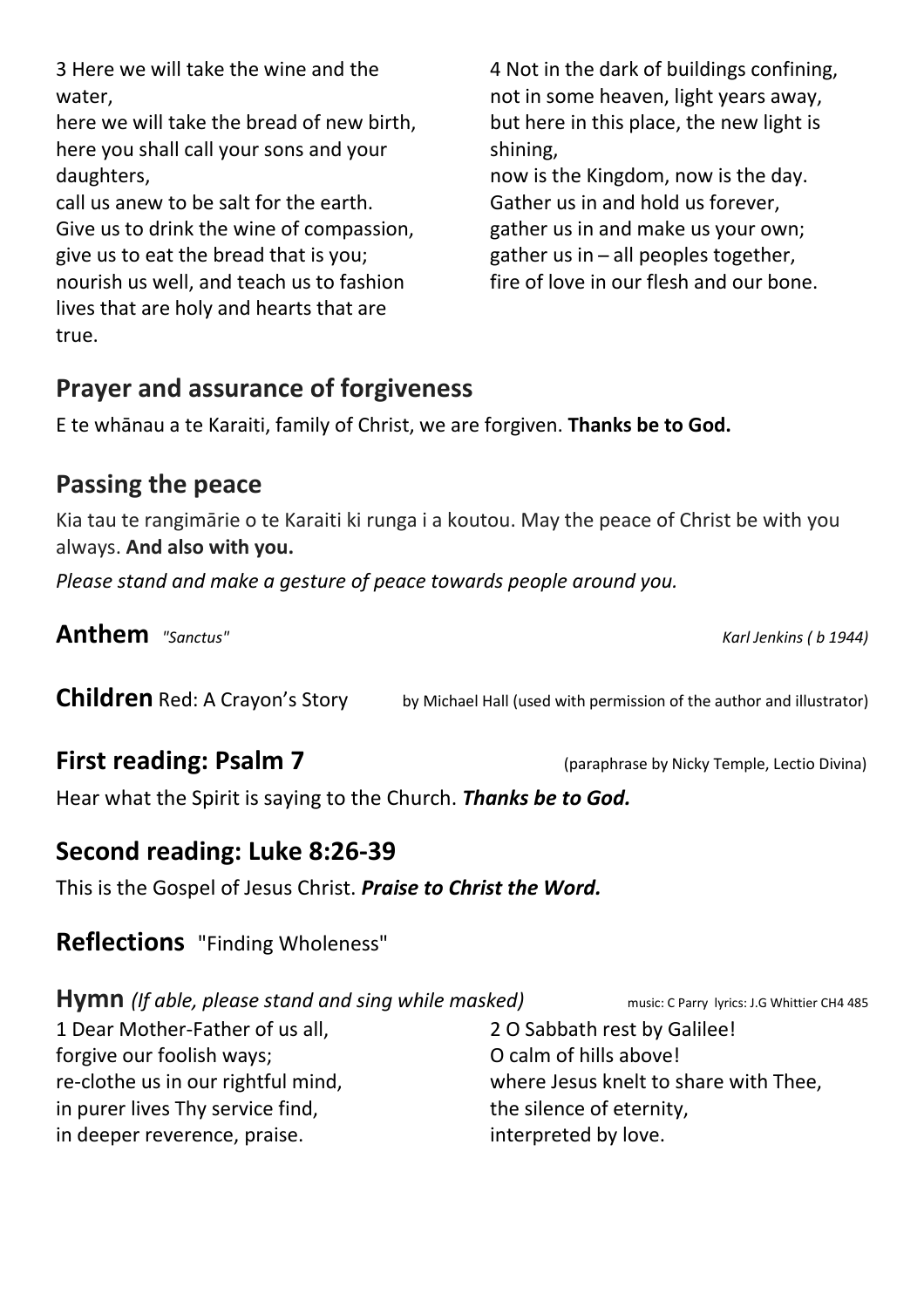3 Breathe through the heats of our desire, they coolness and Thy balm, let sense be numb, let flesh retire; speak through the earthquake, wind and fire,

O still small voice of calm.

4 Drop Thy still dews of quietness, till all our strivings cease; take from our souls the strain and stress, and let our ordered lives confess, the beauty of thy peace.

### Prayers for others followed by the Lord's Prayer

Our Father in heaven, hallowed be your name, your kingdom come, your will be done, on earth as in heaven. Give us today our daily bread. Forgive us our sins as we forgive those who sin against us. Save us from the time of trial and deliver us from evil. For the kingdom, the power, and the glory are yours now and forever. Amen. E tō mātou Matua i te rangi

Kia tapu tōu Ingoa. Kia tae mai tōu rangatiratanga. Kia meatia tāu e pai ai ki runga ki te whenua, kia rite anō ki tō te rangi. Hōmai ki a mātou āianei he taro mā mātou mō tēnei rā. Murua ō mātou hara, Me mātou hoki e muru nei i ō te hunga e hara ana ki a mātou. Āua hoki mātou e kawea kia whakawaia; Engari whakaorangia mātou i te kino: Nōu hoki te rangatiratanga, te kaha, me te korōria, Āke āke āke. Āmine.

## **Notices**

Dedication of offering (if able, please stand and remain standing) "The call of wisdom -I am here, I am with you, can you hear me?" Will Todd (b 1970)

| <b>Hymn</b> (If able, please stand and sing while masked) | Jane Parker Huber music: CH4 738        |
|-----------------------------------------------------------|-----------------------------------------|
| 1 God you spin the whirling planets,                      | When we blur your gracious image,       |
| fill the seas and spread the plain,                       | focus us and make us whole.             |
| mould the mountains, fashion blossoms,                    | Healed and strengthened as your people, |
| call forth sunshine, wind, and rain.                      | we move onward toward your goal.        |
| We, created in your image,                                |                                         |
| would a true reflection be                                | 3 God, your word is still creating,     |
| of your justice, grace, and mercy                         | in our life and ministry.               |
| and the truth that makes us free.                         | Now reveal to us fresh vistas           |
|                                                           | where there's work to dare and do.      |
| 2 You have called us to be faithful                       | Keep us clear of all distortion.        |
| in our life and ministry.                                 | Polish us with loving care.             |
| We respond in grateful worship                            | Thus, new creatures in your image,      |
| joined in one community.                                  | we'll proclaim Christ everywhere.       |
|                                                           |                                         |